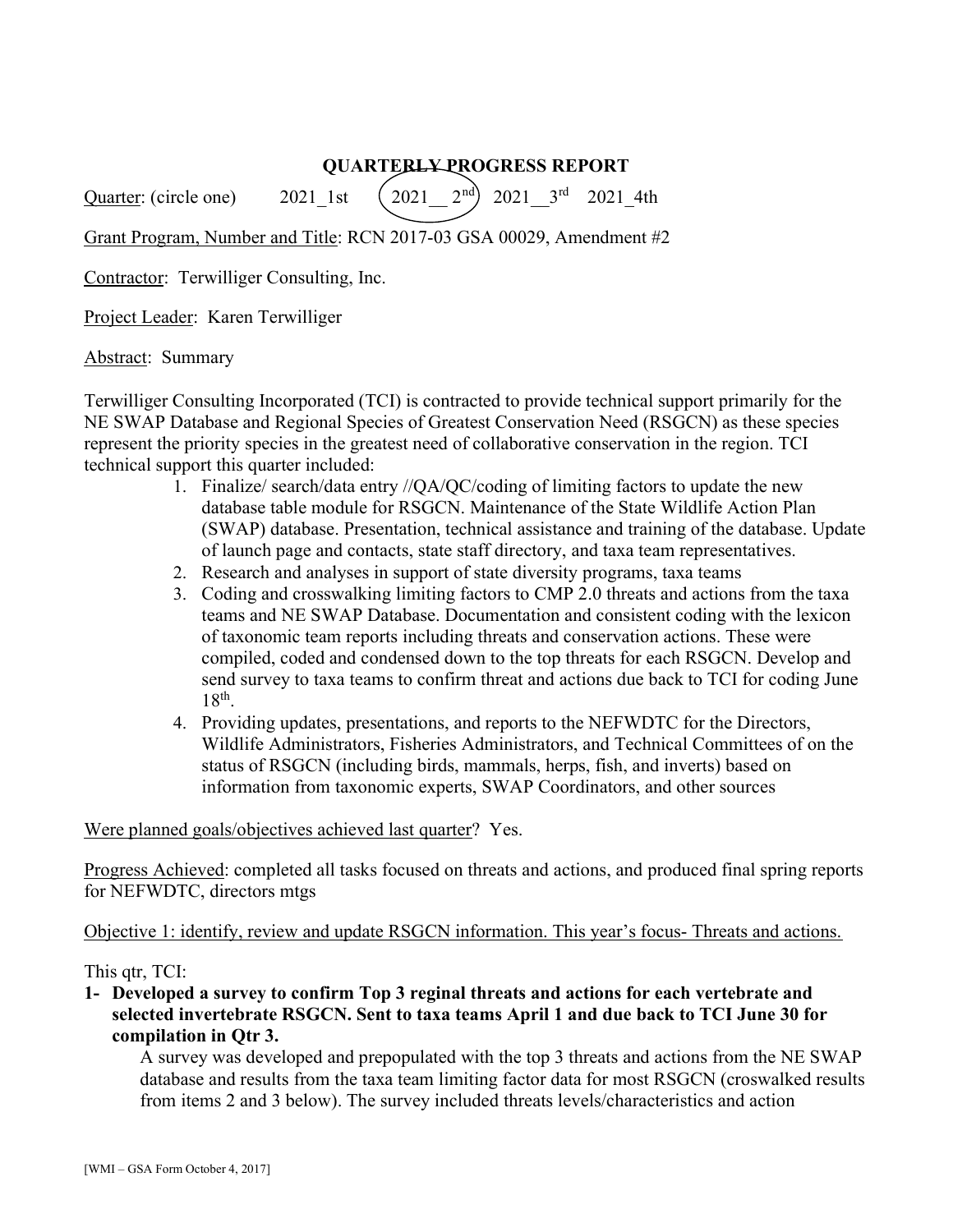prioritization questions. It was sent to taxa teams April 1 and were due back to TCI June  $30<sup>th</sup>$ . TCI will compile these results in Qtr 3.

Completed and QA/QC for crosswalked limiting factor data to CMP 2.0 threat and actions (consistent with the lexicon and synthesis) from taxa teams and NE SWAP database. Updated and finalized database RSGCN module with completed data entry: The Northeast State Wildlife Action Plan Database (Database) was updated to capture priority (most frequently cited) threat and actions that address the limiting factors identified by the taxa teams (including aspects of food, reproduction, mortality, and habitat). Assessment and monitoring needs and data gaps were also captured, to inform NEFWDTC and RCN priorities and projects. Data from expert taxa teams were entered, crosswalked and compared to the NE SWAP database QA/QCd.

Prepopulated tables were developed and coded, with instructions in order to send to taxa teams for their confirmation. This included developing:

- Updated taxa team expertise files
- Report tables for Taxa Team review of predicted Regional Threats and Regional Conservation Actions for each RSGCN or small groups of RSGCN
- Draft Survey Monkey template for Taxa Team review of draft Threats and Conservation Actions
- Draft Taxa Team review instructions

2- Literature search and research for threat characteristics and levels was conducted. This allowed for consistent coding and data entry to prepare for an efficient Taxa team review: TCI continued to QA/QC literature and database to code limiting factors to CMP threat categories (including CMP, IUCN, SWAP database, State and Federal Listing documents, taxonomic literature, etc.). TCI documented all coding references used to prepopulate all RSGCN vertebrate species worksheets. We coded all limiting factors to the CMP threat classification system and then adding these threat codes to the Northeast State Wildlife Action Plan Database to make available scientific literature used to identify specific habitat features required by RSGCN; proximate population threats to RSGCN, and applied research and monitoring needs for RSGCN that will advance practical regional conservation for RSGCN. These data were prepared for taxa team experts to confirm. Their contacts and lists were updated with new agency staff from 13 states and DC.

3-: NEFWDTC Technical Services Coordination and outreach: This quarter we coordinated with NEFWDTC and SWAP coordinators on their April, May, and June webinars/conference calls to provide project updates and solicit final comments and edits. We also provided updates and reports on NEFWDTC monthly coordination meetings and followed up with other presenters to provide information in meeting notes requested of the NEFWDTC.

We worked with state fish and wildlife biologists and SWAP coordinators to improve the classification and description of habitat requirements and threats for RSGCN. We continue to respond to inquiries and data requests from state members and their partners. We provided preliminary results and priorities from the RSGCN limiting factor work in 2020 to inform NEFWDTC and SWAP RCN, C SWG, and other work. For example we just sent the update national AT risk list, the AFWA request for Best Practices input, current issues including bird mortality and CC issues for their prioritization work.

We coordinated with the NEAFWA Habitat Committee and NECASC monthly to include them on several NEFWDTC and SWAP webinars to get updates on their programs that provided new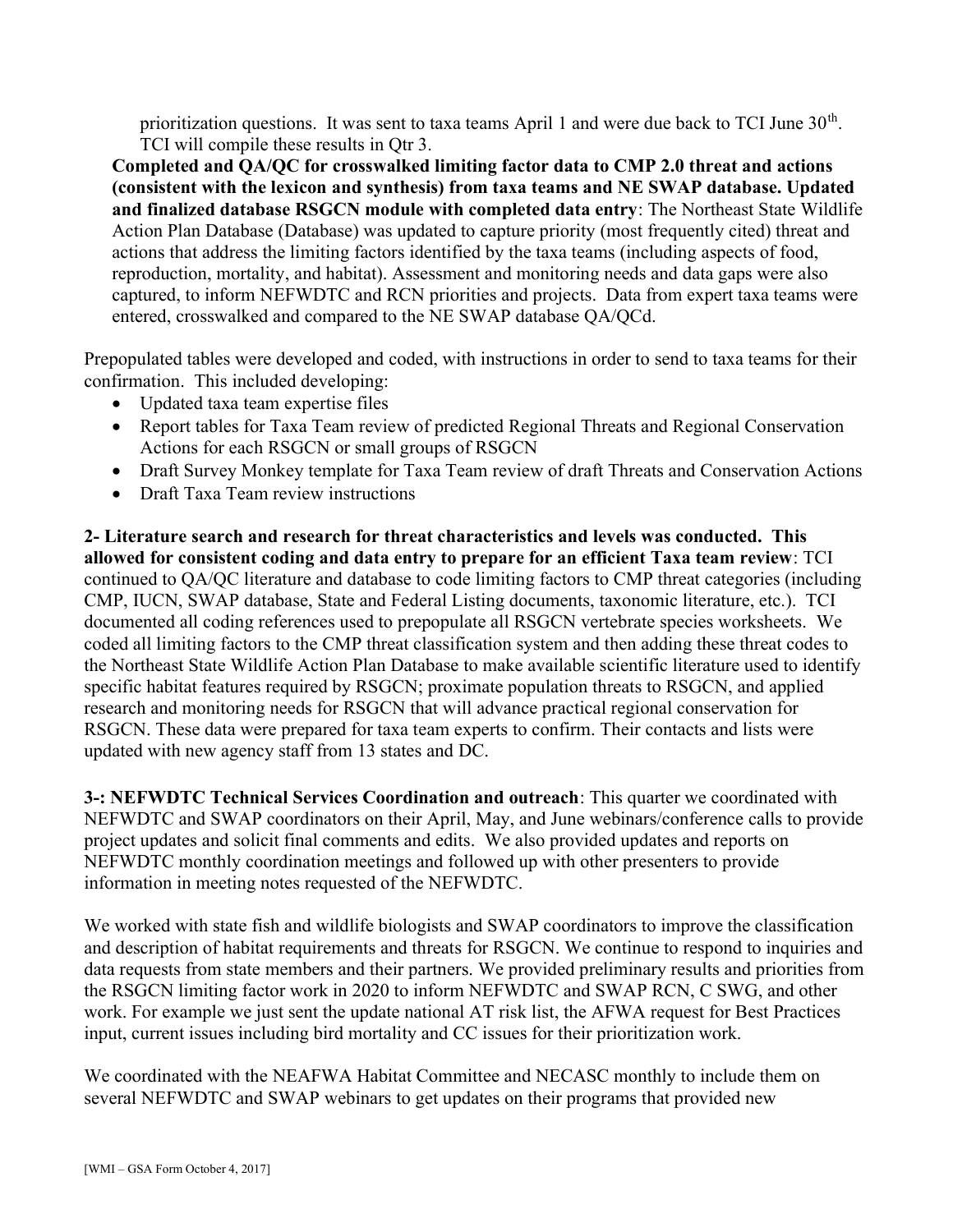information and issues regarding invasive species, energy development, habitat and forestry management issues. We arranged for their participation in the NEFWDTC monthly calls and relevant topics.

Objective 2: provide on-going technical support, and evaluation of use of regional Wildlife Action Plan database;

This quarter, we finalized and populated the new RSGCN module in the updated NE SWAP database version on the NEAFWA website. Data entry and coding of all the limiting factors required significant time but was completed and QA/QC to complete the module and begin linking it to threats and actions. Presentations and technical services on this new module continued to key users.

We continued to track users regarding the regional SWAP database in addressing other program priorities and actions. This quarter, additional USFWS users downloaded the database for use in the At-Risk species process. Other users indicate that they are using it for grant (CSWG, RCN, etc.) applications and proposals in order to include the SGSN, key threats and actions from the NE SWAPs. We briefed several new partners on the database, and it was sent to additional state and federal partners. We continued to monitor the use of the database from the NEAFWA website.

Data queries and reports of information designating species as Regional Species of Greatest Conservation Need have been updated and a new tab added. Species menus have been improved to allow more flexibility in searching the database for particular species. The launch page of the database was updated to provide additional access to the database from the Northeastern Association of Fish and Wildlife Agencies' website. States were asked to link it to their SWAP sites as well. Contact information and website links were also updated on the launch page.

Difficulties Encountered in Meeting Goals and Objectives: none, although a subcontractor (E Crisfield) informed us that she would no longer be working as part of the TCI team on May  $6<sup>th</sup>$ . Other team members filled that gap immediately and there has been no impact on task completion.

Expected End Date: February 29, 2023

Costs: federal expense to date: \$0 FY-20-21- year 4: 17,610 + 17,587.5= \$35,197.50

Total 2021 YEAR to date expenses (include this quarter): yr 4 qtr  $1+2=$  \$ 28,837.05 + 28,252.50=57,089.55

Total Approved Budgeted Funds yr 4: \$80,000

Are you within the approved budget plan and categories? Yes, we will likely use 2022-23/yr 5 funding since we are combining tasks and taxa to complete them simultaneously.

# The foregoing information is accurate as of the date set forth below.

# TERWILLIGER CONSULTING, INC.

By: Karen Terwilliger Name: Karen Terwilliger